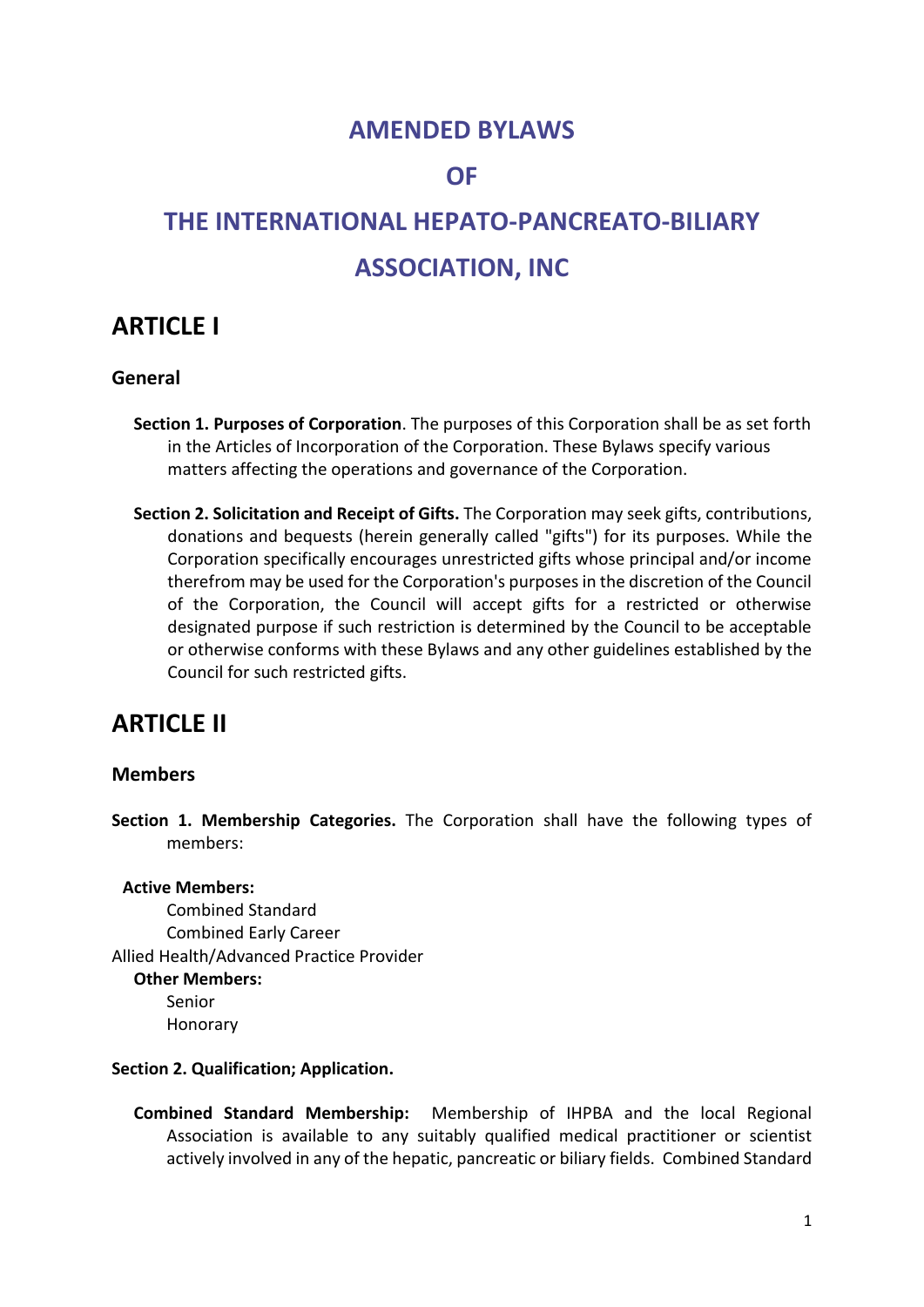Members enjoy full membership status in both the Corporation and the Regional Association and may be nominated or self-nominate to sit on IHPBA committees.

- **Combined Early Career Membership**: In an effort to make membership more affordable for doctors and residents entering the specialty, the Corporation offers Combined IHPBA/Regional Association Early Career Membership for applicants who are within one year of completing terminal training at the end of the membership year. On application, Early Career members will be required to provide a statement from an active IHPBA member verifying their training status and the expected date of the conclusion of their training. Early Career members enjoy the same benefits as standard members.
- **Senior Membership** may be offered to Standard Members after retirement from active academic or clinical practice. Standard Members may apply for Senior Membership by email to the Corporation Secretariat. Senior Members shall receive notices of activities of the Corporation, such as conferences, but will not have voting rights. Senior Members will be exempt from the annual membership subscription.
- **Honorary Membership** shall be considered for those distinguished individuals who have made exceptional contributions in the fields of hepatic, pancreatic and biliary disease, whether clinical or scientific. Honorary Membership may be proposed by any Member for consideration by the Corporation's Council. If a majority of the Council then in office approves the proposal, it will then require the approval of a majority vote of Members present at the Corporation's next General Assembly. Honorary Members will have all the voting rights of Members but are excluded from holding office and are exempt from the annual membership subscription. (Any reference herein to a vote of the Members or Membership shall mean a vote of the Members and Honorary Members.)
- **Section 3. Election of Members**. Candidates for any category of Membership shall complete and submit the Corporation's online application form. Membership commences on payment of the appropriate annual membership subscription. A list of new members will be published at least annually online.
- **Section 4. Annual Membership Subscription**. Members will be required to pay an annual subscription to maintain their membership and support the activities of the Corporation. The level of the fee for each category of Member will be determined by the Council and approved by the Membership at the General Assembly. Any Member who fails to pay the subscription for the current year after a minimum of three reminders over a period of three months will be deemed to have resigned from the Corporation. The currency used and mechanism for collection of subscriptions will be determined by the Council. The membership year runs from  $1<sup>st</sup>$  January to  $31<sup>st</sup>$ December regardless of the date of application to become a member.
- **Section 5. Termination of Membership**. Members will cease to belong to the Corporation, as determined by the Council, by virtue of the following: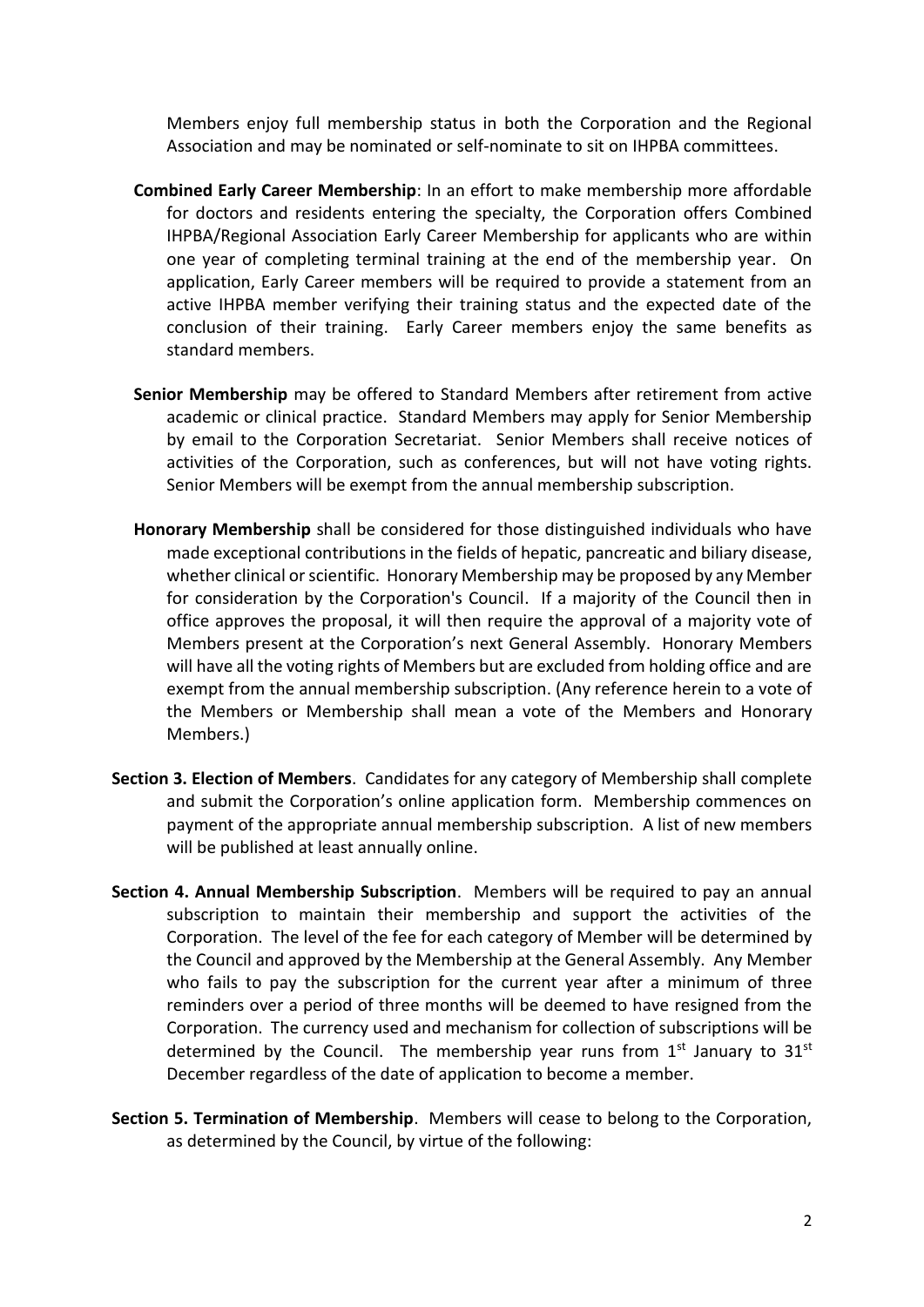- Resignation in writing to the Secretary General or death of the Member
- Nonpayment of appropriate membership subscriptions
- Failure to adhere to the Corporation's Articles of Incorporation and Bylaws, as determined by the Council
- Failure to retain good standing within the medical profession, as determined by the Council
- Expulsion by a majority vote of the Membership at the General Assembly, on the recommendation of the Council

#### **Section 6. Meetings.**

- **General Assembly.** The business meeting of the Members shall be the General Assembly, which shall be held together with the Scientific Meeting of the Corporation (World Congress) every two years, or as soon as practicable thereafter. The dates and venue of the General Assembly and World Congress shall be proposed by the Council and determined by the Members of the Corporation in General Assembly. All Members of the Corporation are entitled to submit in writing to the Secretary General items for inclusion on the agenda of the General Assembly three months in advance of the meeting.
- **World Congress.** At the Scientific Meeting of the Corporation (World Congress), papers shall be read by Members or by individuals sponsored by Members. The Scientific Committee shall designate a time limit for presentations and discussion and may invite speakers who are not Members of the Corporation. Guests shall have the privilege of the floor by invitation at sessions of the World Congress but shall not be allowed to attend the General Assembly. English shall be the official language of the Corporation.
- **Regional Congresses.** The Corporation will encourage regional meetings in the alternate years between World Congresses. These meetings will be continental and/or hemispheric in scope. These meetings will be organized and run by independent regional hepato-pancreato-biliary societies, associations, chapters and/or corporations.
- **Section 7. Quorum; Action**. Fifty (50) of the number of Members shall constitute a quorum for the transaction of business. Every act or decision done or made by a majority of the Members present at a duly held meeting at which a quorum is present shall be the act or decision of the Members, unless the law, the Articles of Incorporation of the Corporation or these Bylaws require a greater proportion.
- **Section 8. Notices**. Notice of any meeting of the Members of the Corporation, in each case specifying the place, date and hour of the meeting and, in the case of a special meeting, the purpose or purposes for which it is called, shall be given to each Member by written notice delivered in person, by e mail, telegraph, facsimile or other form of communication, or by mail or private carrier, not more than ninety (90) days prior to the date of the meeting but at least thirty (30) days before the time set for such meeting or, if notification is by mail, by mailing such notice at least forty-five (45) days before the time set for such meeting, unless a different time shall be prescribed for a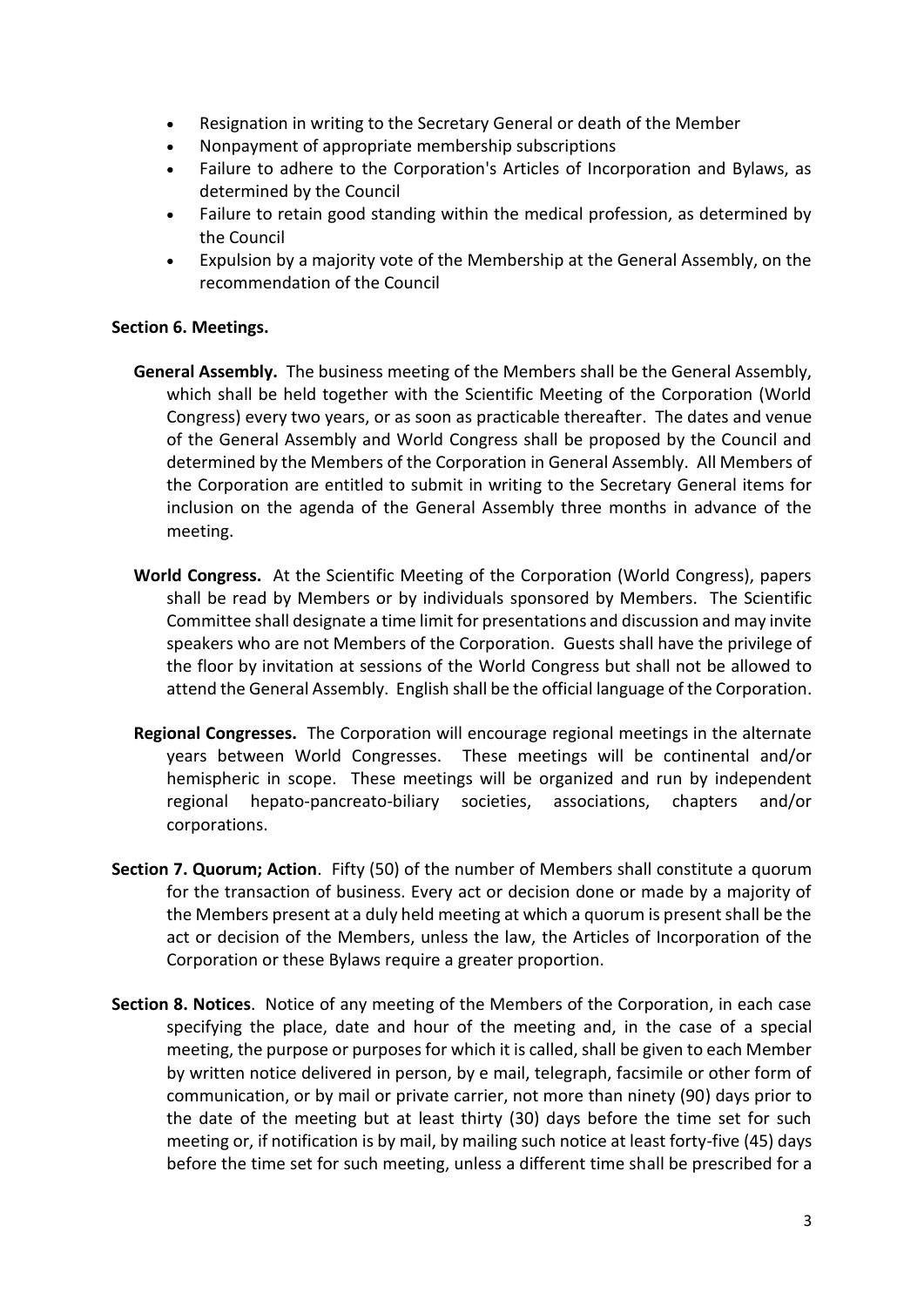particular action by Chapter 181 of the Wisconsin Statutes. If mailed, such notice shall be deemed to be delivered when deposited in the mail, with postage prepaid, addressed to the Member at his address as it appears on the records of the Corporation.

- **Section 9. Waiver of Notice**. The transactions of any meeting of the Members of the Corporation, however called and noticed or wherever held, shall be as valid as though had at a meeting duly held after regular call and notice, if a quorum is present and if, either before or after the meeting, a written waiver of notice of the meeting, containing the same information as would have been required to be included in a proper notice of the meeting, is signed by the Member or Members entitled thereto. Such waiver shall contain the same information as would have been required to be included in such notice, except that the time and place of the meeting need not be stated. All such waivers shall be filed with and made a part of the minutes of the meeting.
- **Section 10. Action Without Meeting**. Any action which may be taken at a meeting of the Members may be taken without a meeting if Members holding at least 50% (fifty percent) of the voting power shall consent in writing to such action. Such action must be evidenced by one or more written consents describing the action taken, signed by the required number of members, and delivered to the Corporation for inclusion in the minutes or corporate records. All signatures on the written consent shall be dated and, in determining whether the required number of Members have signed the consent, only those signatures dated after the date of the most recent meeting of the Members may be counted. Such action by written consent shall have the same force and effect as the vote of the Members at a meeting duly called and held. Written notice of Member approval shall be given to all Members who have not signed the written consent. If Member approval by written consent is less than unanimous, any such actions contemplated by such consent will be effective 10 days after the aforementioned notice has been given.
- **Section 11. Organization.** The President of the Corporation, or in the absence of the President, the President-Elect, shall act as chair of the General Assembly.

# **ARTICLE III**

### **Council**

- **Section 1. Powers**. Subject to the limitations of the Articles of Incorporation of the Corporation, these Bylaws and the laws of the State of Wisconsin, the affairs of the Corporation shall be managed by the Council, consisting of the Directors of the Corporation. The Council shall be considered the Board of Directors of the Corporation for purposes of the Wisconsin Statutes and Wisconsin law.
- **Section 2. Number; Election; Term**. The number of Directors of this Corporation shall be not less than fifteen (15) nor more than nineteen (19). The Directors shall consist of the Officers of the Corporation, as defined in Article IV. Membership of the Council shall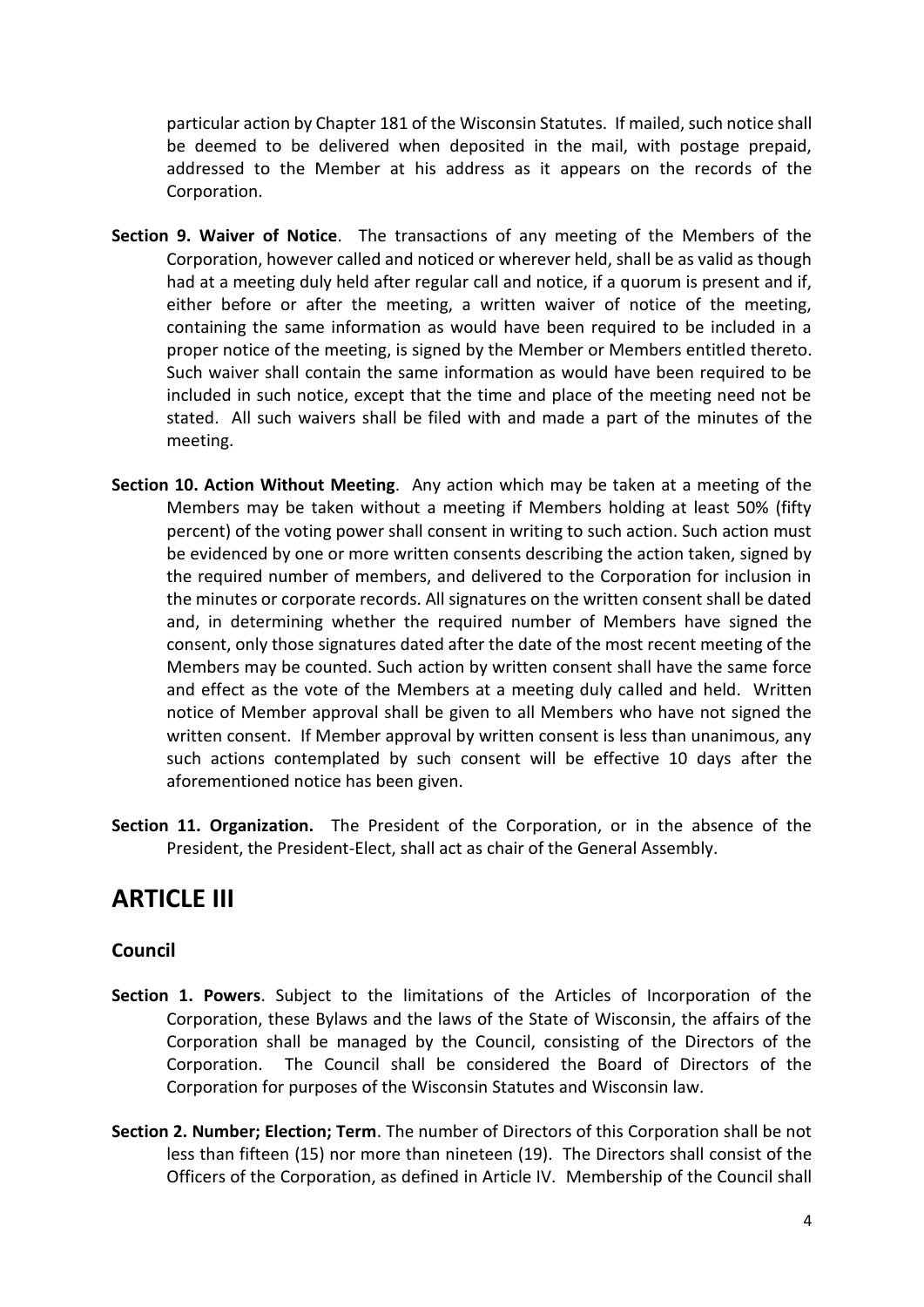reflect the international representation of the Corporation. Directors shall be elected in the manner provided in Article IV, and each Director shall serve the term specified for his/her Office in Article IV.

- **Section 3. Resignation**. A Director may resign at any time by giving written notice to the Secretary General of the Corporation, who shall advise the Council of such resignation. Such resignation shall take effect at the time specified therein or, if no time is specified, then upon receipt of the resignation by the Secretary General of the Corporation.
- **Section 4. Removal**. The Members of the Corporation may, with or without cause, remove one or more Directors or the entire Board. A Director may be removed only if the number of votes cast to remove the Director would be sufficient to elect the director at a meeting of the Members. A Director may be removed only at a Member meeting called for the purpose of removing the Director, and the meeting notice must state that the purpose, or one of the purposes, of the meeting is removal of the Director. A Director appointed to fill the vacancy of a Director who was elected by the Members may be removed without cause by the Members but may not be removed without cause by the Board.
- **Section 5. Vacancies**. Any vacancy in the Council occurring for any reason, including an increase in the authorized number of Directors, shall be filled by appointment by the President, in consultation with the Council. Any Director so appointed shall hold office for the unexpired portion of the term such Director was appointed to fill.

#### **Section 6. Meetings**.

- **Regular Annual Meeting.** A regular annual meeting of the Council shall be at such time and place as may be designated by the President of the Corporation. In years when a World Congress is held, the annual meeting shall be conducted prior to the General Assembly. In other years, the annual meeting shall be held during the E-AHPBA Congress.
- **Special Meetings**. Special meetings of the Council may be called as deemed necessary by the President to consider the affairs of the Corporation.
- **Section 7. Notices**. With the exception of the regular annual meeting set forth in Section 6(a), notice of any meeting of the Council, in each case specifying the place, date and hour of the meeting, shall be given to each Director by written notice delivered in person, by e mail, telegraph, facsimile or other form of communication, or by mail or private carrier, not more than ninety (90) days prior to the date of the meeting, but at least thirty (30) days before the time set for such meeting or, if notification is by mail, by mailing such notice forty-five (45) days before the time set for such meeting. If mailed, such notice shall be deemed to be delivered when deposited in the mail, with postage prepaid, addressed to the Director at the Director's address as it appears on the records of the Corporation. Neither the business to be transacted at, nor the purpose,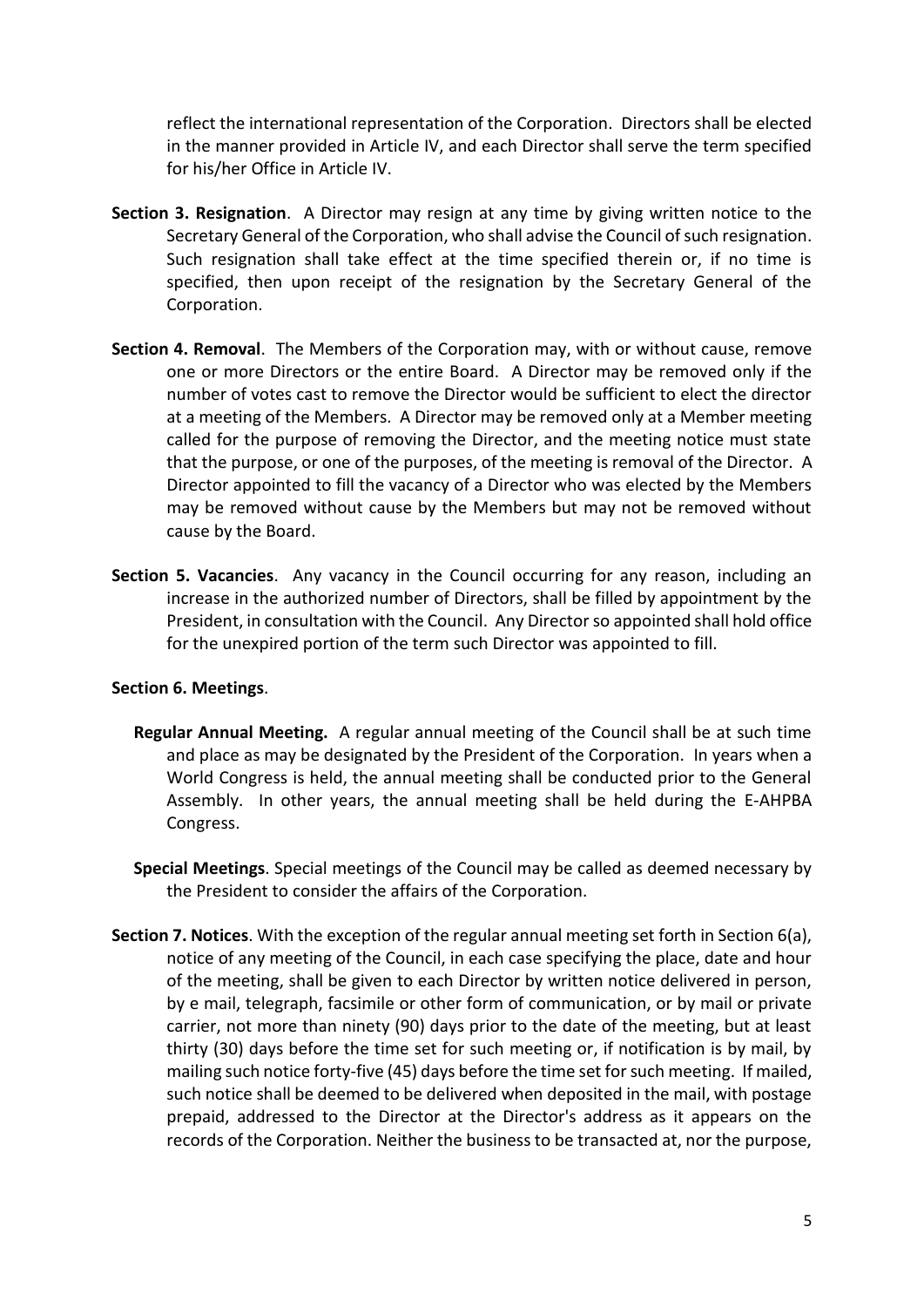of any meeting of the Council need be specified in the notice or waiver of such notice of such meeting.

- **Section 8. Waiver of Notice**. The transaction of any meeting of the Council, however called and noticed or wherever held, shall be as valid as though had at a meeting duly held after regular call and notice, if a quorum is present and if, either before or after the meeting, a written waiver of notice of the meeting, containing the same information as would have been required to be included in a proper notice of the meeting, is signed by (a) each Director not present at the meeting and (b) each Director present at the meeting who objected thereat to the transaction of any business because the meeting was not lawfully called or convened. All such waivers shall be filed with and made a part of the minutes of the meeting.
- **Section 9. Action Without Meeting**. An action required or permitted to be taken at a meeting of the Council may be taken without a meeting if a consent in writing setting forth the action is signed by two-thirds of the Directors then in office. Such action by written consent shall have the same force and effect as a vote of the Directors taken at a meeting. All Directors must be given written notice immediately of the text of the written consent and its effective date and time. The written consent shall be effective on the latest of the following: (a) the date it is signed by the required number of Directors; (b) the date specified in the written consent; (c) the tenth day after the day on which the required notice of the text of the consent is given to all Directors. A Director who does not sign or consent to the action taken by written consent shall not be liable for the action.
- **Section 10. Quorum; Action of Directors**. A majority of the number of Directors fixed pursuant to the Articles of Incorporation or these Bylaws shall constitute a quorum for the transaction of business. The act of a majority of the Directors present at a meeting at which a quorum is present shall be the act or decision of the Council, unless the act of a greater proportion is required by law, the Articles of Incorporation or these Bylaws.
- **Section 11. Organization**. The President of the Corporation shall chair each meeting of the Council, or in the absence of the President, the President-Elect shall chair the meeting.
- **Section 12. Methods of Conducting Meetings.** Directors may participate in any regular or special meeting or in any meeting of a committee of Directors by any means of communication by which either (1) all participating Directors may simultaneously hear each other during the meeting or (2) all communication during the meeting is immediately transmitted to each participating Director and each participating Director is able to immediately send messages to all other participating Directors. If a meeting is conducted through the use of one of the foregoing means, all participating Directors must be informed that a meeting is taking place at which official business may be transacted. A Director participating in such a meeting is deemed to be present in person at the meeting. If requested by any Director, minutes of the meeting shall be prepared and distributed to each Director.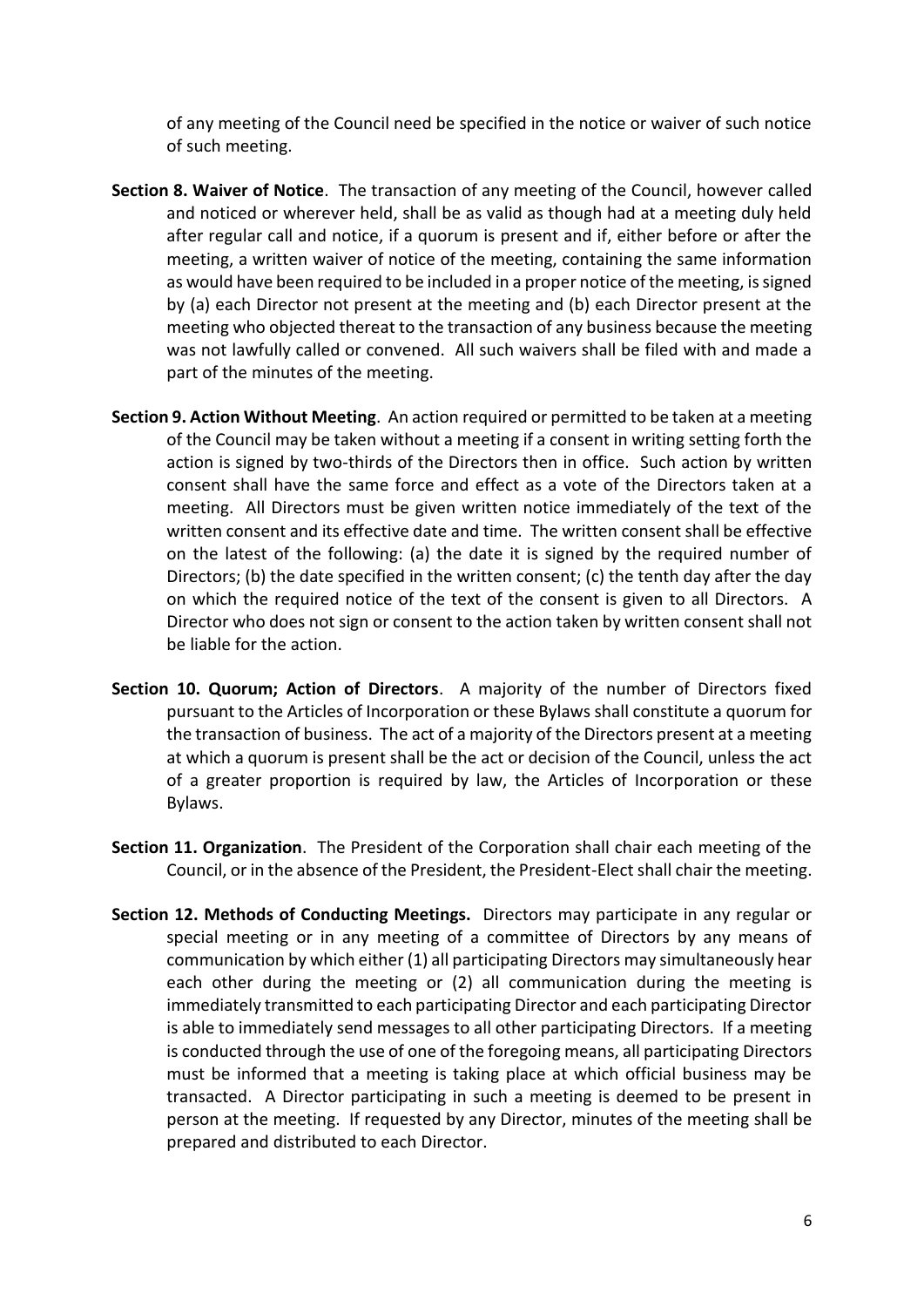#### **Section 13. Committees.**

- **Nominating Committee**. The Nominating Committee shall consist of the Immediate Past-President, as chair, the President, and the President-Elect. The Nominating Committee shall recommend to the Council and the General Assembly the Officers of the Corporation to be elected as outlined the Article IV, Section 3.
- **Executive Committee**. The Executive Committee shall consist of the President, as Chair, the Immediate Past-President, the President-Elect, the Secretary General, the Secretary General-Elect, the Treasurer, the Treasurer-Elect, the Diversity and Inclusion Officer and the Chair of the Scientific Committee. The Executive Committee shall have and may exercise, when the Council is not in session, the powers of the Council in the management of the affairs of the Corporation, except action with respect to election of officers, filling of vacancies in the Council, or the formation of or filling of vacancies in committees with limited board authority pursuant to this subsection. The Council may elect one or more Directors as alternate Members of any such committee, who may take the place of any absent committee Member or Members at any meeting of such committee. The designation of such committee or committees and the delegation thereto of authority shall not operate to relieve the Council or any individual Director of any responsibility imposed upon the Council or any individual Director by law.
- **Publications and Communication Committee.** The Publications and Communication Committee shall be appointed by the General Assembly, on the recommendation of the Council, and shall consist of the Secretary General as chair, the Chair of the Scientific Committee, and between six and twelve other Members of the Corporation. The purpose of the Committee is to oversee the Corporation's official journal, HPB and the Corporation's website, including its online educational platform myHPB. In the execution of its duties the Committee will *inter alia* 1) negotiate contracts with publishers, recommend appointment of the Editor-in-Chief and Editorial Board, and report to the Council on the annual finances of the official journal 2) work with any other committees as necessary to update and improve the content of the website, newsletters, social media, press releases, and any other communication recognized by the membership as coming from the Association.
- **Scientific Committee.** The Scientific Committee and its Chair shall be appointed by the General Assembly, on the recommendation of the Council, to organize the scientific activities of the Corporation, particularly during its World Congress. The Chair shall serve on the Council during his/her two-year tenure of office. A vice-chair will be appointed who is from the region of the following World Congress and who will become chair at the end of the two-year term. In addition to the Chair, the Scientific Committee shall be comprised of the immediate past chair, the vice-chair, two members of the local organizing committee for the next World Congress and between seven and nine Members of the Corporation, each of whom will serve two years.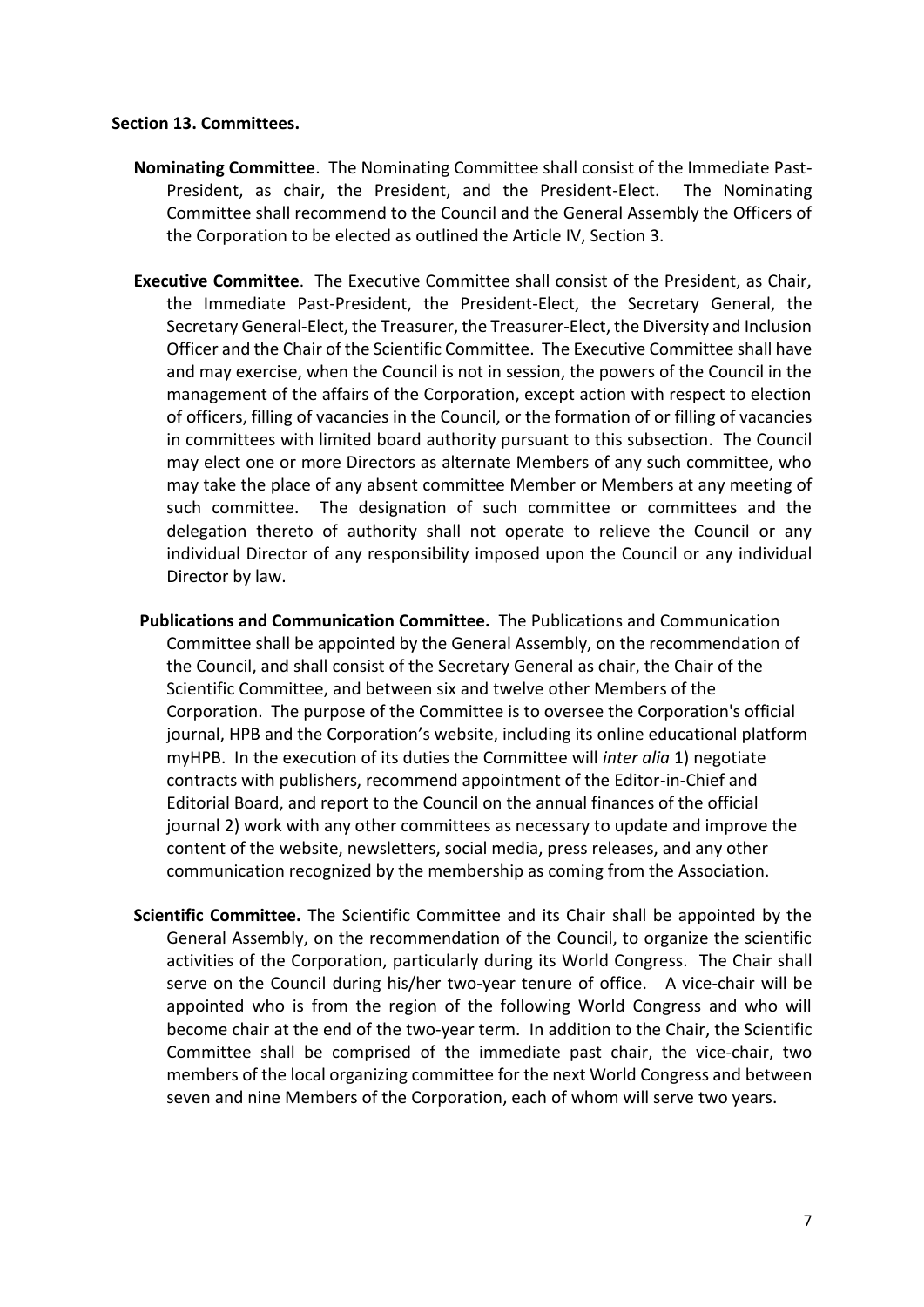- **Temporary Advisory Committees.** The President or Council may authorize and appoint temporary committees to consider appropriate matters, make reports to the President or Council, and fulfill such other advisory functions as may be designated.
- **Education and Training Committee**. The Education and Training Committee shall be appointed by the General Assembly, on the recommendation of Council to foster education and encourage advanced training in hepato-pancreato-biliary disease. The Education and Training Committee will consist of an elected Chair who will also be a current member of the Corporation's Council, and between nine and fourteen Members of the Corporation. The Committee Chair will serve for two years and may be reappointed a maximum of twice. The purpose of the Education and Training Committee shall be to review and update the fellowship registry on the website, to review and maintain the standards document for HPB training with input from AHPBA, A-PHPBA and E-AHPBA (the Regional Associations), to review and maintain the HPB curriculum with input from the three regional associations, to support the development of myHPB as a tool for distance learning, to work with the Publications and Communication Committee to develop the website and myHPB and to review and put forward for approval requests for funding for education projects to the IHPBA Foundation.
- **Research Committee.** The Research Committee and its Chair will be proposed by the Nominating Committee and shall be appointed by the General Assembly, on the recommendation of the Council to encourage and support hepato-pancreato-biliary research. The Research Committee will consist of an elected Chair, the Scientific Committee Deputy Chair and between eight and thirteen Members of the Corporation. The Chair will serve for two years and may be re-appointed a maximum of twice. All other members of the Committee will serve for two years and may be re-appointed. The Research Committee shall propose to the Council the recipient of the Kenneth Warren Fellowship award, which is awarded to a young investigator in the field of hepatic, pancreatic or biliary research, and review and put forward for approval, requests for funding for research projects to the IHPBA Foundation.
- **Development Committee.** The Development Committee and its sub-committees will be proposed by the Nominating Committee and shall be appointed by the General Assembly, on the recommendation of the Council.
- The Development Committee will support membership growth and work at a local level to promote the formation and development of Local Chapters. They will report back to the Executive Committee and Council on their progress and activities.
- The Development Committee will review and put forward for approval, requests for funding for outreach projects to the IHPBA Foundation.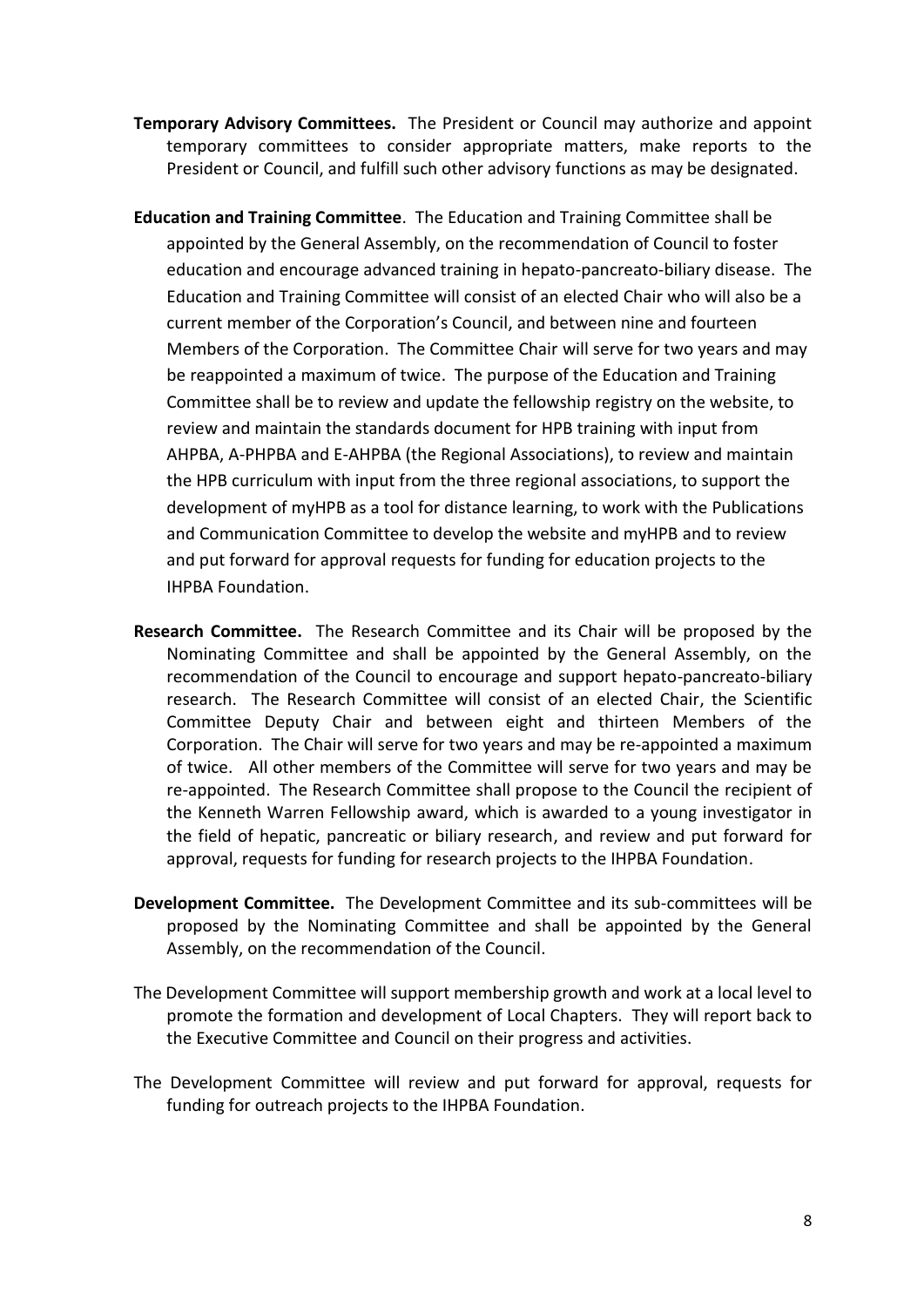- The Development committee will work to develop long-term partnerships with global biomedical companies, and to support the safe integration of new technologies into the management of HPB diseases.
- The Development Committee will be chaired by the President-Elect, and will include at least one senior representative from each Regional Association.
- **Finance Committee.** The Finance committee will be proposed by the Nominating Committee and shall be appointed by the General Assembly, on the recommendation of the Council. The Finance Committee will be chaired by the Treasurer for the duration of his/her term. Members will include the Treasurer-Elect, the Chair of the Development Committee and the Immediate Past Treasurer. At least one other member of the committee must have financial and/or accounting experience. The Finance Committee will oversee the finances of the IHPBA including any investment and re-investment of the funds belonging to the Association. The Committee will produce a report summarizing the association's accounts, its income and expenses at least biennially. For their assistance they may employ a certified accountant. The Committee will advise the President and Executive Committee on financial planning including construction of a proposed annual budget submitted to the President annually no later than the first day of December. The Committee may also perform such other functions as assigned to it by the Council including oversight of the budget of the World Congress. The Committee will review the Corporation's year-end financial results and if necessary make recommendations to the Executive Committee regarding disbursement of funds. The Committee will meet no less than four times each year either in person or by teleconference, such meetings to be convened by the Treasurer.
- **Audit Committee**. The Audit Committee will consist of between three and six Members, proposed by the Nominating Committee and appointed by the General Assembly, on the recommendation of the Council. The chair will come from within the Corporation's experienced committee ranks, will serve for two years and may be re-appointed a maximum of twice. The other members of the Committee will serve one two-year term with the possibility for re-election. The Audit Committee will conduct a biennial, or if requested by Council, an annual review of the accounts of the Association and report to the Council. The Treasurer will then report their findings to the members at the Corporation's General Assembly. A certified accountant will normally be hired to assist with audits. The chair will convene this committee at least biennially to discuss any potential issues arising and conduct the committee's business. Audits will ordinarily be carried out biennially in the first months of the fiscal year prior to the filing of the Corporation's tax return. The committee will also be responsible for auditing the final finances of the biennial World Congress. The Audit Committee has the authority to review all books, receipts and financial files of the Corporation's Management Company upon request at any time without notice.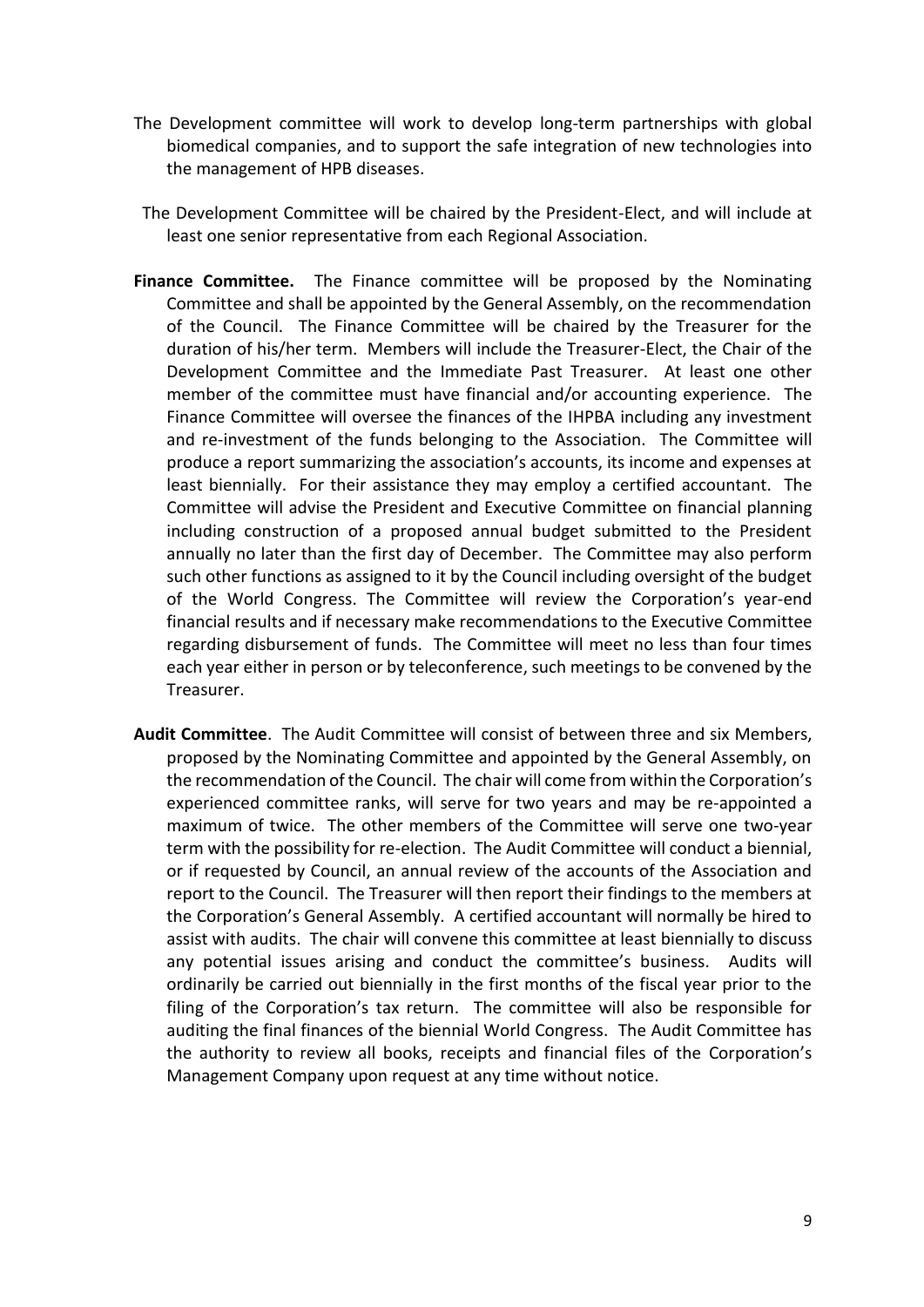**Section 14. Director Conflicts of Interest**. No contract or other transaction between the Corporation and one or more of its Directors or any other corporation, firm, association, or entity in which one or more of its Directors are directors or officers or has a material financial interest, shall be either void or voidable because of such relationship or interest or because such Director or Directors are present at the meeting of the Council or a committee thereof which authorizes, approves or ratifies such contract or transaction or because their vote(s) are counted for such purpose, if (1) the fact of such relationship or interest is disclosed or known to the Council or committee which authorizes, approves or ratifies the contract or transaction by a vote or consent sufficient for the purpose without counting the votes or consents of such interested Directors; or (2) the fact of such relationship or interest is disclosed or known to the Members entitled to vote and they authorize, approve or ratify such contract or transaction by vote or written consent; or (3) the contract or transaction is fair and reasonable to the Corporation. Common or interested Directors may be counted in determining the presence of a quorum at a meeting of the Council or a committee thereof which authorizes, approves or ratifies such contract or transaction.

# **ARTICLE IV**

### **Officers**

- **Section 1. Nomination and Election**. Nominations for persons to serve as Officers of the Corporation shall be submitted to the Chair of the Nominating Committee, the Immediate Past-President, in writing not less than six months before the General Assembly. Nominees, proposers and seconders shall be Members of the Corporation, and the consent of the nominee shall accompany the nomination. Members may also self-nominate to serve on a committee. In the absence of nominations from the membership, the Nominating Committee shall propose nominees for offices. Officers shall be elected by the Members at the General Assembly, on the recommendation of the Council.
- **Section 2. Resignation.** Any officer may resign at any time by giving written notice to the Secretary General of the Corporation. Such resignation shall take effect at the time specified therein or, if no time is specified, then upon receipt of the resignation by the Secretary General.

#### **Section 3. Officers of the Corporation**.

- **President**. The President shall chair meetings of the Council and the Executive Committee, and shall ensure that the Articles of Incorporation and Bylaws are observed. The President is elected for two years or until such later time when his/her successor qualifies and is elected and cannot be re-elected.
- **President-Elect.** The President-Elect is elected two years in advance of assuming the Presidency and shall serve in the place of the President in his/her absence.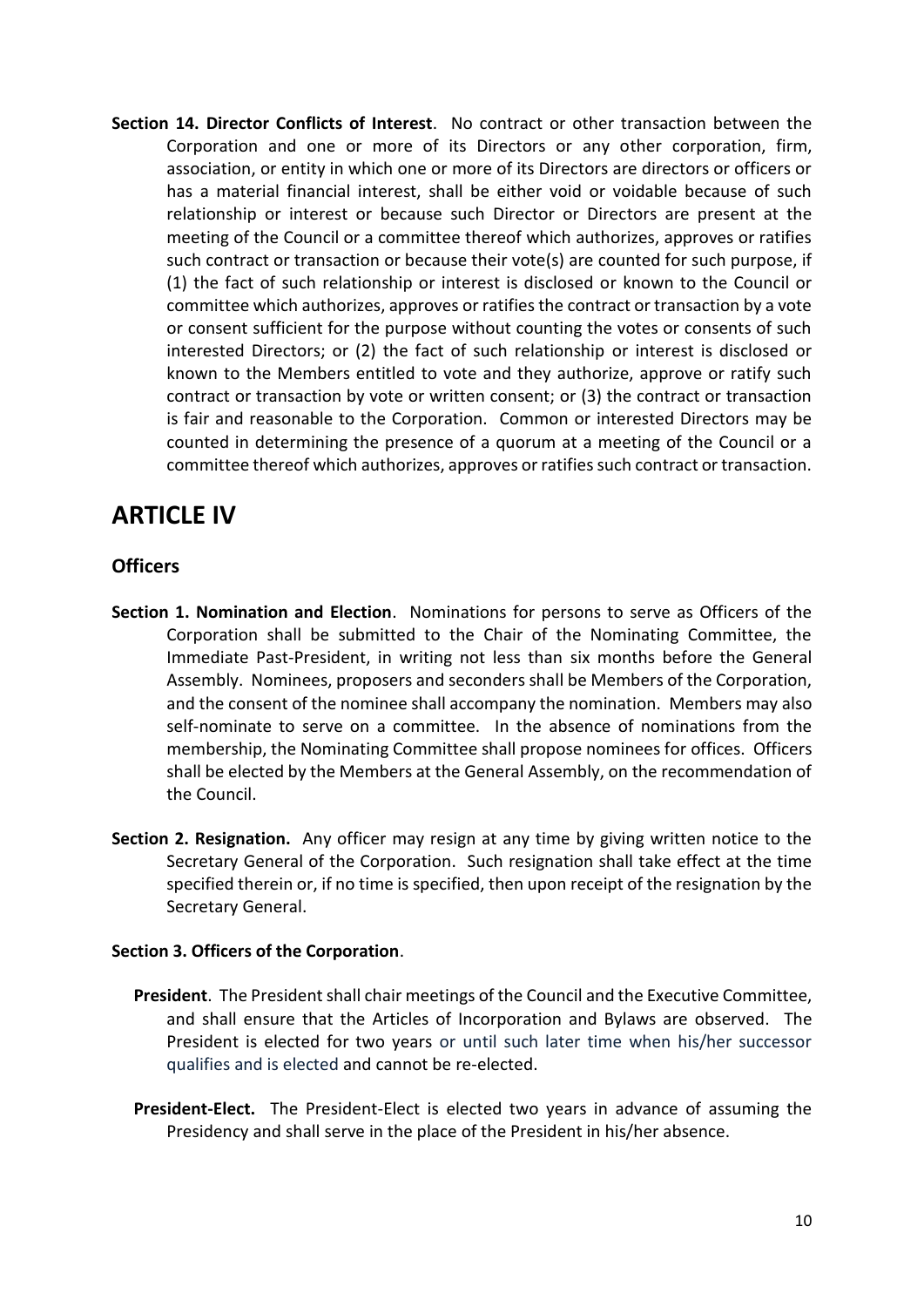- **Congress Chair**. The Congress Chair shall organize the World Congress to be held at the end of his/her tenure in office of two years. The Congress chair will serve as an ex officio member of Council for the duration of their term.
- **Treasurer**. The Treasurer will chair the Finance Committee and will oversee the finances of the Corporation. The Treasurer will be responsible for the collection of membership subscription fees, payment of the Corporation's running costs, oversight of the finances of the Corporation's official journal and the long-term investments of the Corporation. The Treasurer shall maintain the Corporation's funds in one or more appropriate accounts and will present details of transactions and proposed budgets to the Council at the annual meeting. The Treasurer is elected for a period of four years or until such later time when his/her successor qualifies and is elected and will assume the responsibilities of the Secretary General in the absence of the Secretary-Elect. The Treasurer, in conjunction with the Congress Chairman, may establish and maintain a fund for the express purpose of facilitating attendance at the World Congress by trainees and young investigators in the field.
- **Secretary General.** The Secretary General is responsible to the Council for the administration of the Corporation including maintenance of membership lists, registration of documents, establishment of contracts with other scientific societies and organizations and retention of archives. The Secretary General shall prepare the agenda and rules of procedures for each meeting of the Council, the Executive Committee and the General Assembly and shall keep their records. The Secretary General is elected for a period of four years or until such later time when his/her successor qualifies and is elected and cannot be re-elected.
- **Secretary-Elect.** The Secretary-Elect is elected four years in advance of becoming Secretary General and assumes the responsibilities of the Secretary General in their absence. The Secretary-Elect will serve as an ex officio member of Council for the duration of their term.
- **Treasurer-Elect**. The Treasurer-Elect is elected four years in advance of becoming Treasurer and assumes the responsibilities of the Treasurer in their absence. The Treasurer-Elect will serve as an ex officio member of Council for the duration of their term.
- **Chair of Scientific Committee**. The Chair of the Scientific Committee will serve for two years as Chair-elect, two years as Chair and two years as Past-chair and will chair the World Congress in his/her own region. The Scientific Chair cannot be re-elected. The Chair will conduct meetings of the Scientific Committee and work closely with the Congress Chair and the local scientific committee to organize the scientific program of the World Congress. The Chair of the Scientific Committee will serve as an ex officio member of Council for the duration of their term.
- **Immediate Past-President.** The Immediate Past-President shall serve on the Council for two years or until such later time when his/her successor qualifies and is elected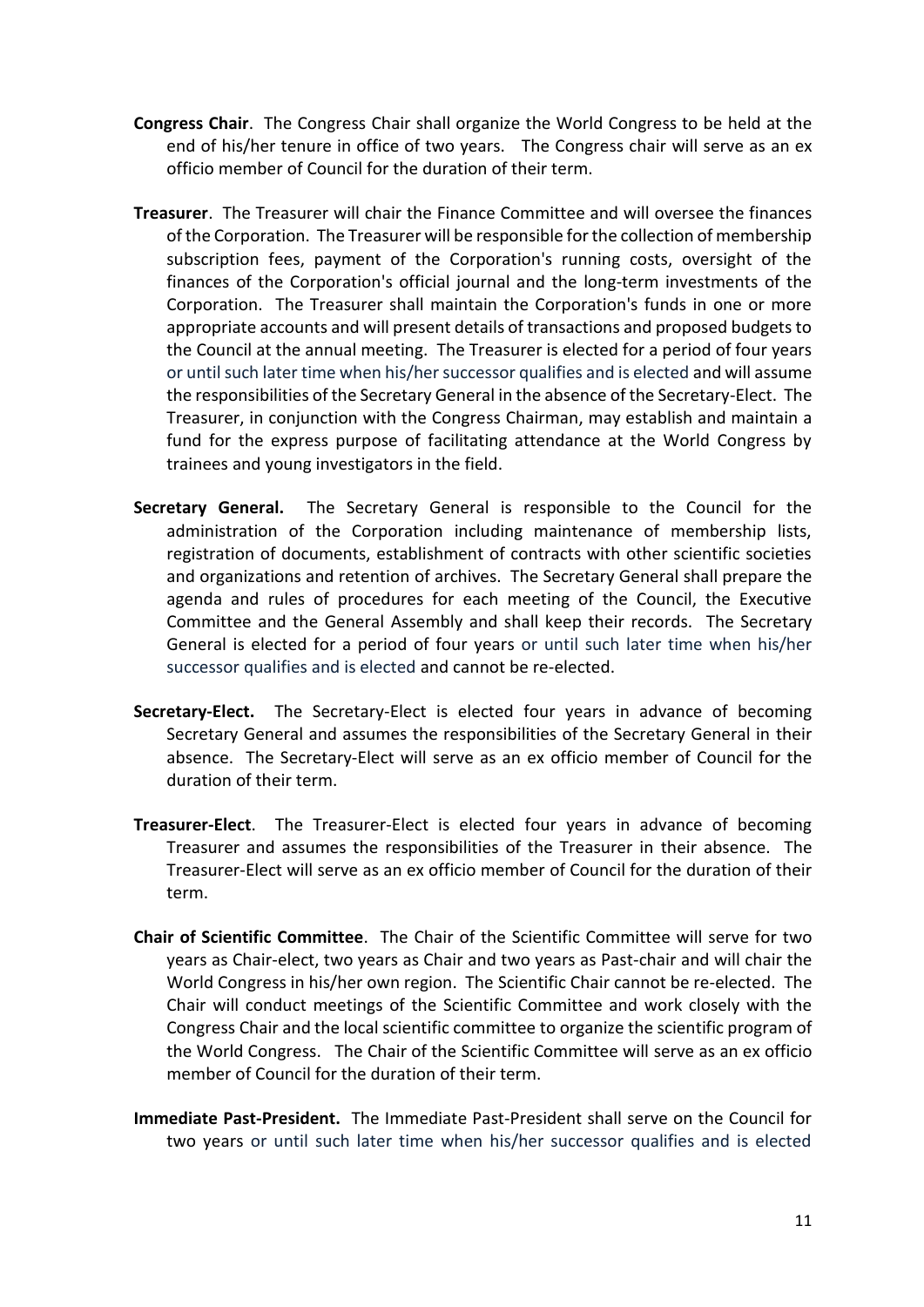immediately after the end of their tenure as President. The Immediate Past-President shall also chair the Nominating Committee.

- **Members-at-Large**. There shall be seven Members-at-Large, who shall be elected to the Council for a two year term or until such later time when his/her successor qualifies and is elected, with the possibility of re-election for two further terms.
- **Regional Presidents**. If not already on Council, each President of the three Regional Associations will serve as ex officio members of Council for the duration of their term.
- **Diversity and Inclusion Officer.** The Diversity and Inclusion Officer shall serve as a voting member of Council for a two year term, or until such later time when his/her successor qualifies, and is elected with the possibility of re-election for two further terms. The Diversity and Inclusion Officer will promote equality and diversity and a culture that actively values difference, recognising that people from different backgrounds and experiences can bring valuable insights to IHPBA to enhance the way we deliver to our members.
- **Chair of the Early Career Group (ECG of IHPBA).** The Chair of the ECG shall serve as an exofficio member of Council during their term of office.

# **ARTICLE V**

### **Instruments; Bank Accounts; Checks and Drafts; Loans; Securities; Fiscal Year**

- **Section 1. Execution of Instruments.** Except as in these Bylaws otherwise provided, the Council may authorize any officer or officers, agent or agents, to enter into any contract or execute and deliver any instrument in the name of and on behalf of the Corporation, and such authorization may be general or confined to specific instances. Except as so authorized, or as in these Bylaws otherwise expressly provided, no officer, agent, or employee shall have any power or authority to bind the Corporation by any contract or engagement or to pledge its credit or to render it liable for any purpose in any amount.
- **Section 2. Bank Accounts.** The Council from time to time may authorize the opening and keeping of general and/or special bank accounts with such banks, trust companies or other depositaries as may be selected by the Board or by any officer or officers, agent or agents of the Corporation to whom such power may be delegated from time to time by the Council. The Council may make such rules and regulations with respect to said bank accounts, not inconsistent with the provisions of these bylaws as the Board may deem expedient.
- **Section 3. Checks and Drafts**. All checks, drafts or other orders for the payment of money, notes, acceptances, or other evidences of indebtedness issued in the name of the Corporation, shall be signed by such officer or officers, agent or agents, of the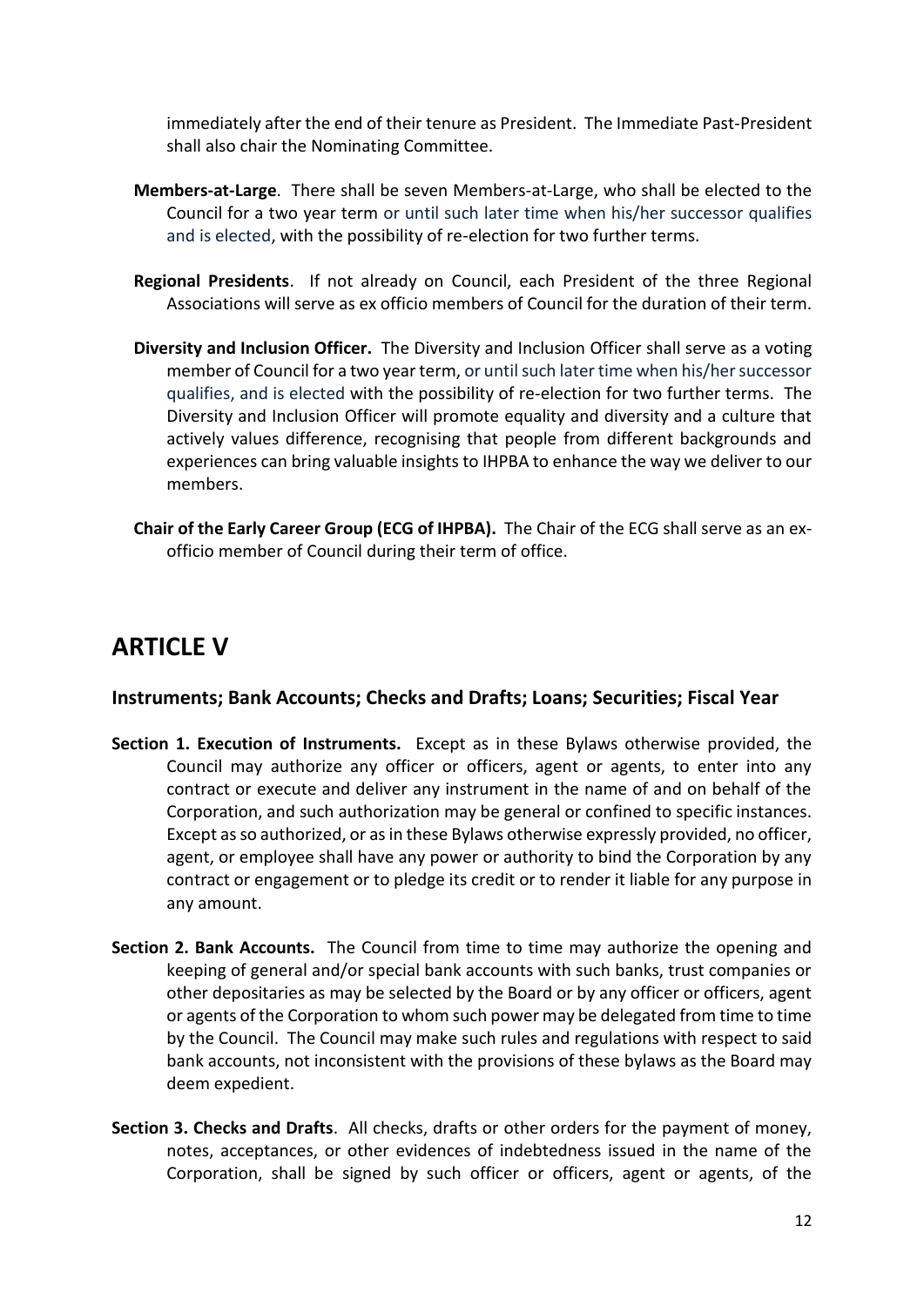Corporation, and in such manner, as shall be determined from time to time by resolution of the Council. Endorsements for deposit to the credit of the Corporation in any of its duly authorized depositaries may be made without counter-signature, by the President, President-Elect, Treasurer, Treasurer-Elect, Secretary General or Secretary-Elect, or by any other officer or agent of the Corporation to whom the Council, by resolution, shall have delegated such power, or by hand-stamped impression in the name of the Corporation.

- **Section 4. Loans.** No loans shall be contracted on behalf of the Corporation and no evidence of indebtedness shall be issued in its name unless authorized by or under the authority of a resolution of the Council. Such authority may be general or confined to specific instances. No loans may be made to any officer or Director of the Corporation, directly or indirectly, except that reasonable advances of reimbursable expenses may be made in the discretion of the President or, in the case of the President, as determined by the Council.
- **Section 5. Sale of Securities.** The Council may authorize and empower any officer or officers to sell, assign, pledge or hypothecate any and all shares of stocks, bonds or securities, or interest in stocks, bonds or securities, owned or held by the Corporation at any time, including without limitation because of enumeration, deposit certificates for stock and warrants or rights which entitle the holder thereof to subscribe for shares of stock, and to make and execute to the purchaser or purchasers, pledgee or pledgees, on behalf and in the name of the Corporation, any assignment of bonds or stock certificates representing shares of stock owned or held by the Corporation, and any deposit certificates for stock, and any certificates representing any rights to subscribe for shares of stock. However, the Corporation shall not offer or sell any securities in violation of any State or Federal securities law registration or other requirement.
- **Section 6. Fiscal Year.** The fiscal year of the Corporation shall end on such date as shall be established by the Council.

# **ARTICLE VI**

### **Indemnification**

**Section 1. Mandatory Indemnification.** The Corporation shall, to the fullest extent permitted or required by the Statute, indemnify each Director and Officer against any and all Liabilities, and advance any and all reasonable Expenses as incurred by a Director or Officer, arising out of or in connection with any Proceeding to which such Director or Officer is a Party because they are a Director or Officer of the Corporation. The rights to indemnification granted hereunder shall not be deemed exclusive of any other rights to indemnification against Liabilities or the advancement of Expenses to which such person may be entitled under any written agreement, board resolution, vote of members, the Statute or otherwise. The Corporation may, but shall not be required to, supplement the right to indemnification against Liability and advancement of Expenses under this Section 1 by the purchase of insurance on behalf of any one or